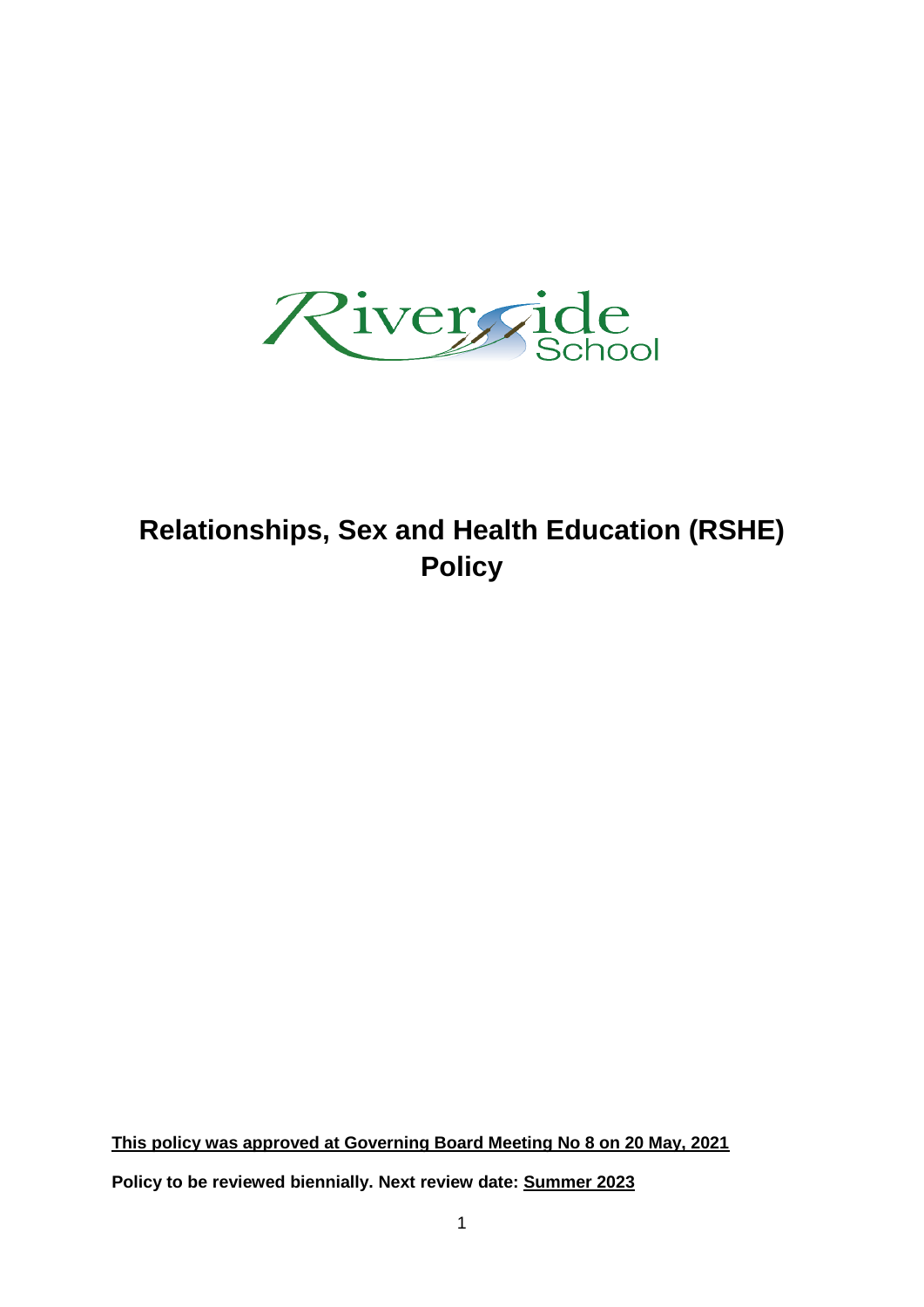**CONTENTS**

| <b>Introduction</b>                                         | 3 |
|-------------------------------------------------------------|---|
| <b>Rationale</b>                                            | 3 |
| Other signposted publications                               | 3 |
| <b>Policy links</b>                                         | 4 |
| Our values                                                  | 4 |
| <b>Working with parents</b>                                 | 4 |
| <b>Aims</b>                                                 | 5 |
| <b>Objectives</b>                                           | 5 |
| <b>Student engagement</b>                                   | 6 |
| <b>RSHE curriculum</b>                                      | 6 |
| <b>RSHE programme outline</b>                               | 6 |
| <b>Responsibility for teaching RSHE</b>                     | 7 |
| <b>Assessment of RSHE</b>                                   | 8 |
| <b>Monitoring and evaluation of RSHE</b>                    | 8 |
| <b>Cross-curricular links</b>                               | 8 |
| Safeguarding                                                | 8 |
| <b>Confidentiality / controversial and sensitive issues</b> | 9 |
| <b>The Law</b>                                              | 9 |

*APPENDICES:*

- *1.* **What students should know by the end of primary and secondary school (DfE**  *'Relationships Education, Relationships and Sex Education and Health Education'* **(September 2020).**
- *2.* **RSHE Action Plan (Summer 2021-Summer 2022)**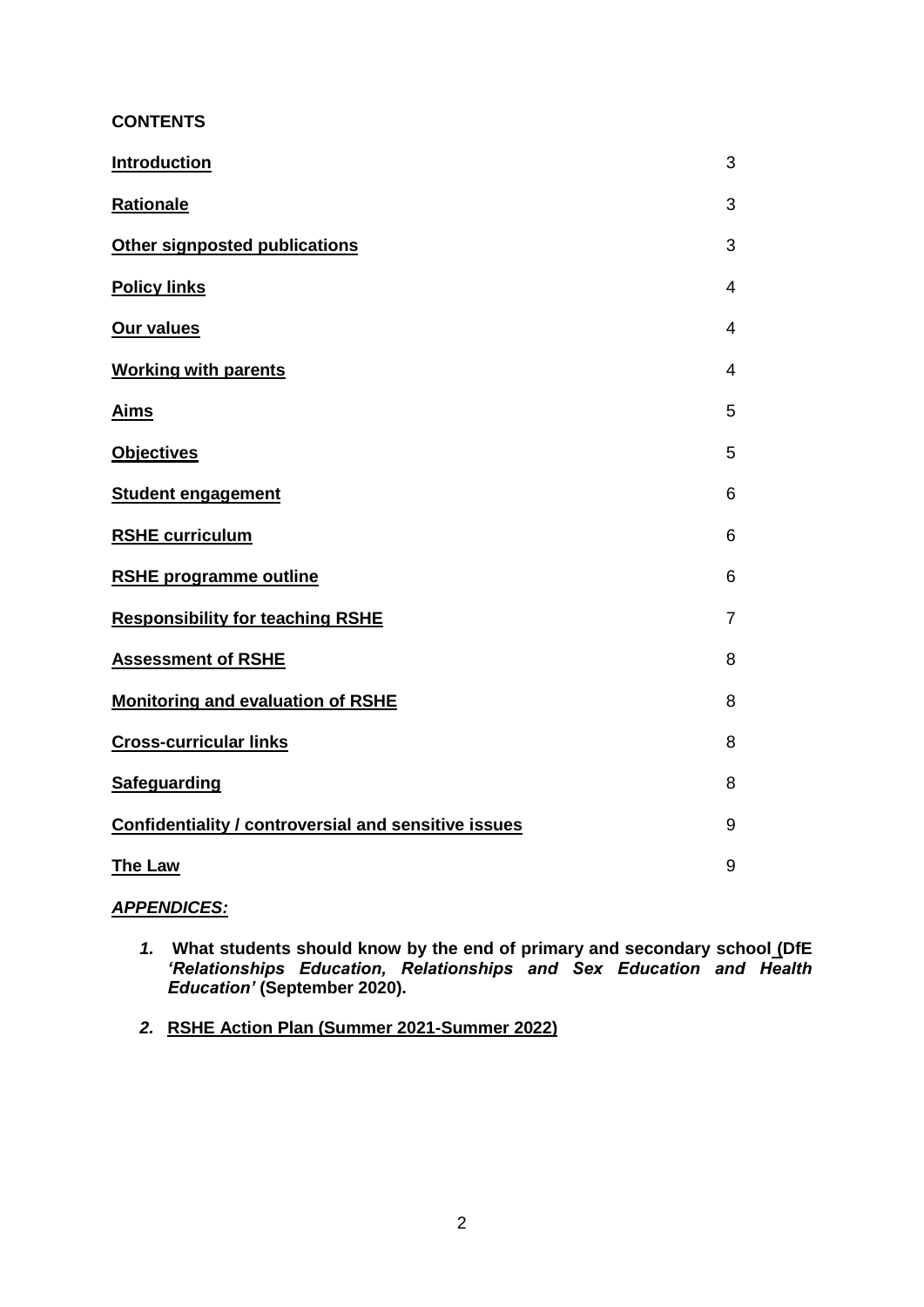#### **Introduction**

This policy covers Riverside School's approach to Relationships, Sex and Health Education (RSHE) as set out in the **DfE** *'Relationships Education, Relationships and Sex Education and Health Education', September 2020*, which became compulsory from September 2021.

At Riverside Health Education (e.g., drugs and alcohol) is primarily taught through the school's PSHE programme, although in RSHE keeping healthy in this context is included.

Parents are informed about the RSHE policy as part of the admission process. It is referenced in the annual School Offer and published on the school website. Parents will have the opportunity to discuss the policy at school-based parent forums and reviews. It is intended that this report is written in an accessible way for the whole of the school community. A hard copy of the policy is always available for inspection by parents on request.

# **Rationale**

As set out in the DfE guidance RSHE begins with learning about healthy, respectful relationships, focusing on family and friendships in all contexts, including online. This sits alongside the essential understanding of how to be healthy. At secondary school level students' further understanding of health is developed, as well as their knowledge about intimate relationships and sex.

Teaching about mental and emotional wellbeing is central to these subjects. Working alongside health professionals at Riverside we are able to identify the universal entitlement of students to learning that will enable them to live safe, fulfilled and healthy lives as well as ensuring that they are protected at all times from relationship-led or sexual harm.

# **Other signposted publications**

Other publications which have informed the policy are listed below. *(All are readily available for reference and scrutiny in school in the 'Child Protection' section of the 'Policies and Procedures' folders):*

*• Keeping Children Safe in Education (statutory guidance, updated annually)* 

*• Respectful School Communities: Self Review and Signposting Tool (a tool to support a whole school approach that promotes respect and discipline)* 

*• Behaviour and Discipline in Schools (advice for schools, including advice for appropriate behaviour between pupils)* 

- *Equality Act 2010 and schools*
- *SEND code of practice: 0 to 25 years (statutory guidance)*
- *Alternative Provision (statutory guidance)*
- *Mental Health and Behaviour in Schools (advice for schools)*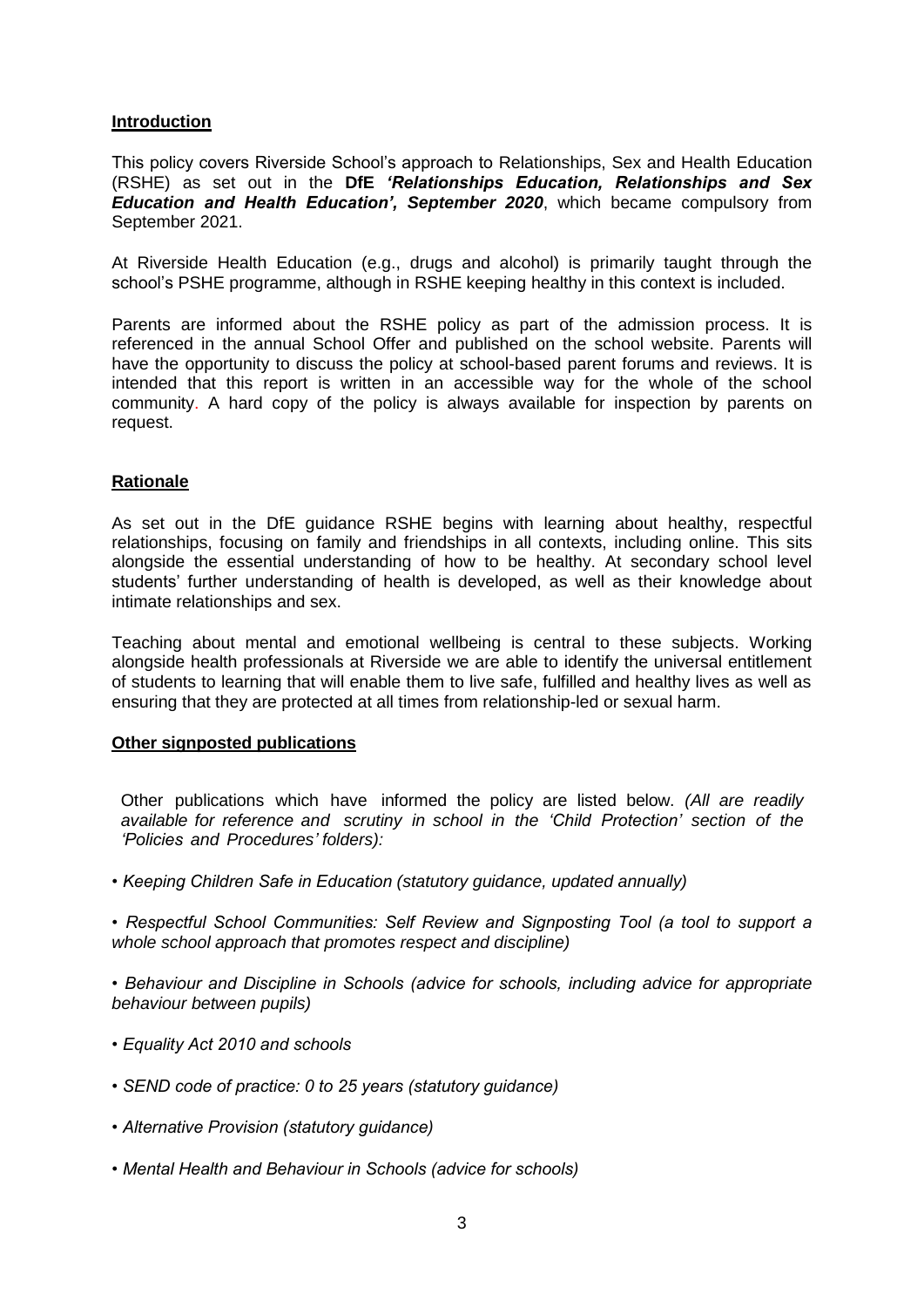- *Preventing and Tackling Bullying (advice for schools, including advice on cyberbullying)*
- *Sexual violence and sexual harassment between children in schools (advice for schools)*

*• The Equality and Human Rights Commission Advice and Guidance (provides advice on avoiding discrimination in a variety of educational contexts)* 

*• Promoting Fundamental British Values as part of SMSC in schools (guidance for maintained schools on promoting basic important British values as part of pupils' spiritual, moral, social and cultural (SMSC)* 

*• SMSC requirements for independent schools (guidance for independent schools on how they should support pupils' spiritual, moral, social and cultural development).* 

*• National Citizen Service guidance for schools*

# **Policy links**

Our RSHE programme complements school policies for:

- PSHE
- Safeguarding and Child Protection
- E-Safety
- Communication
- Assessment
- Flexibility of Thought
- Autism

# **Our values**

Whilst the values of our RSHE curriculum are underpinned by a promotion of the importance of stable relationships, and family life, they are closely linked to the overall values of the school which promote the development of self-esteem, independence skills and an enthusiastic attitude to life and learning.

We will always ensure that students are offered a balanced programme by being sensitive to a range of views whilst at the same time accessing learning which ensures that they stay safe, healthy and where possible understand their rights.

Accordingly, we provide a culture, opportunities and forums for students to be able to discuss LGBT, (lesbian, gay, bisexual or transgender), or other sexual identity matters as appropriate to their needs at a timely point in students' lives. When appropriate we will encourage critical thinking and decision-making and challenge myths, misconceptions and prejudices should they arise. We will not encourage early sexual experimentation.

#### **Working with parents**

Riverside School values the importance of collaboration between school and home. We are committed to working with parents. We will offer (where appropriate) advice and materials designed to support the student's RSHE learning. Parents are encouraged to discuss key issues and ongoing concerns with school staff, at parents' evenings and other parental forums. We will notify parents when particular aspects of the RSHE curriculum will be taught helping prepare them for questions and changing behaviour.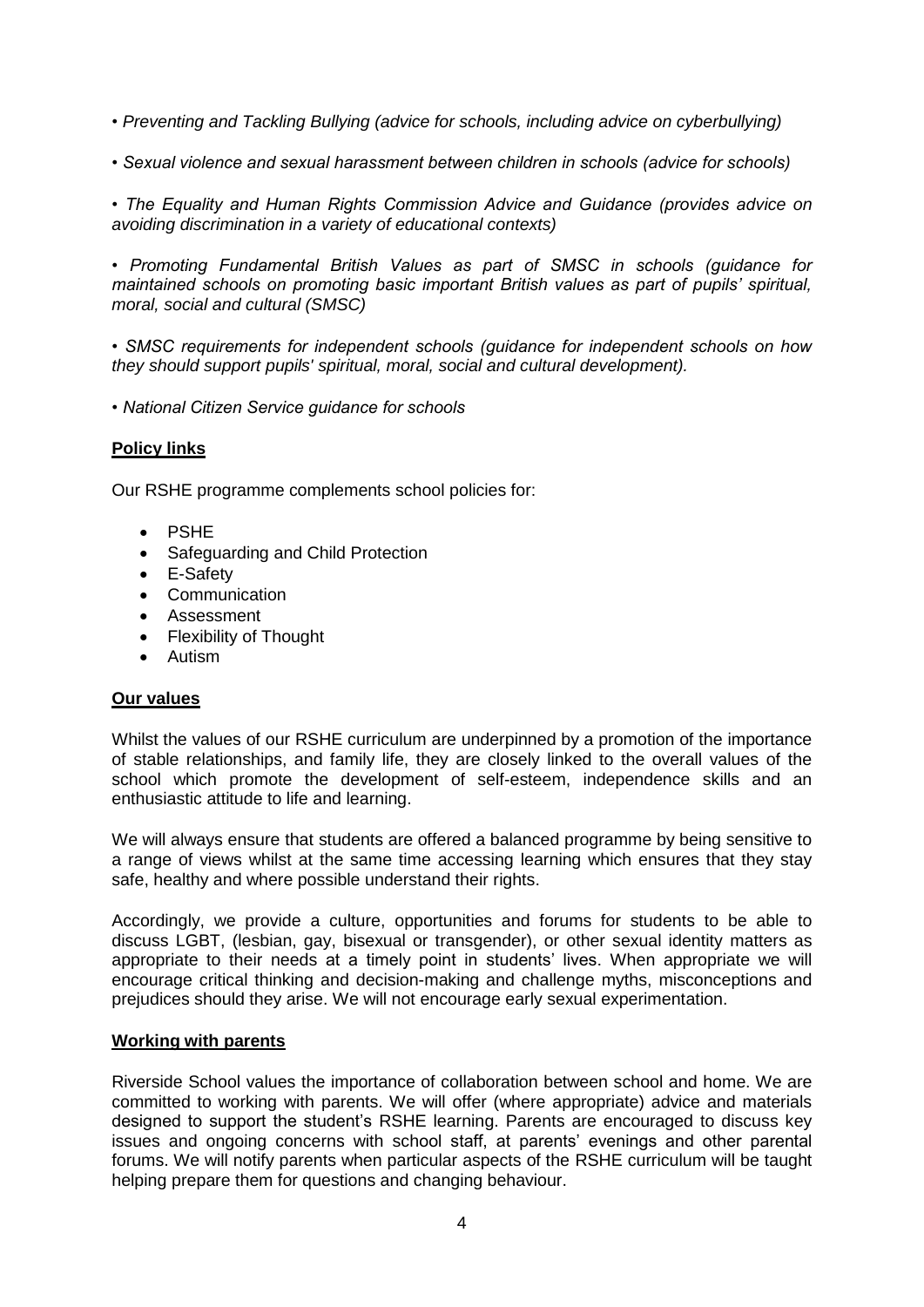We will communicate with parents about their right to withdraw their children from RSHE during the induction into the school. Some parents prefer to take the responsibility for aspects of this element of education. Families have the right to withdraw their children from the non-statutory/non-science components of sex education within RSHE up to and until 3 terms before the child turns 16. After this point, if the child wishes to receive sex education rather than being withdrawn, the school will arrange this. If parents request removal from RSHE lessons the school will provide alternative support. Parents can exercise this right by requesting a meeting with the headteacher to confirm arrangements by phoning or emailing the school.

# **Aims**

The aims of the RSHE programme closely mirror the aims of the broader PSHE curriculum:

- to help all students develop as individuals in a wider society
- to understand their relationships with others
- to understand themselves physically, emotionally, socially and sexually

Learning about relationships and sex should be:

- an integral part of the lifelong learning process, with agreed aspects beginning in early childhood and continuing throughout adult life
- an entitlement for all boys as well as girls:
- those who are heterosexual or LGBT;
- those with physical, learning or emotional difficulties; and those with a religious or faith tradition
- everyone whatever their background, community or circumstance
- provided within a holistic context of emotional and social development throughout the school community

At Riverside we are statutorily required to explore lifestyle choices our students may wish to make and, having made those choices we are required to develop appropriate language, strategies and skills that they may need to stay healthy and safe. The diversity of the needs in the school, coupled with the additional vulnerability of our students mean the range of learning experiences should include:

- laying foundations of understanding about growth and change and respect for one another
- preparation for the changes of puberty, including menstruation (the onset of which can be confusing or even alarming for girls if they are not prepared).
- body knowledge
- understanding about sexual health, managing fertility and avoiding infection (as appropriate to the individual students'

# **Objectives**

The learning objectives are:

- to be able to make choices and decisions
- to develop personal autonomy
- to demonstrate appropriate levels of responsibility and control over their lives
- to make a difference or make changes by their individual or collective actions
- to develop a range of self-help and independence skills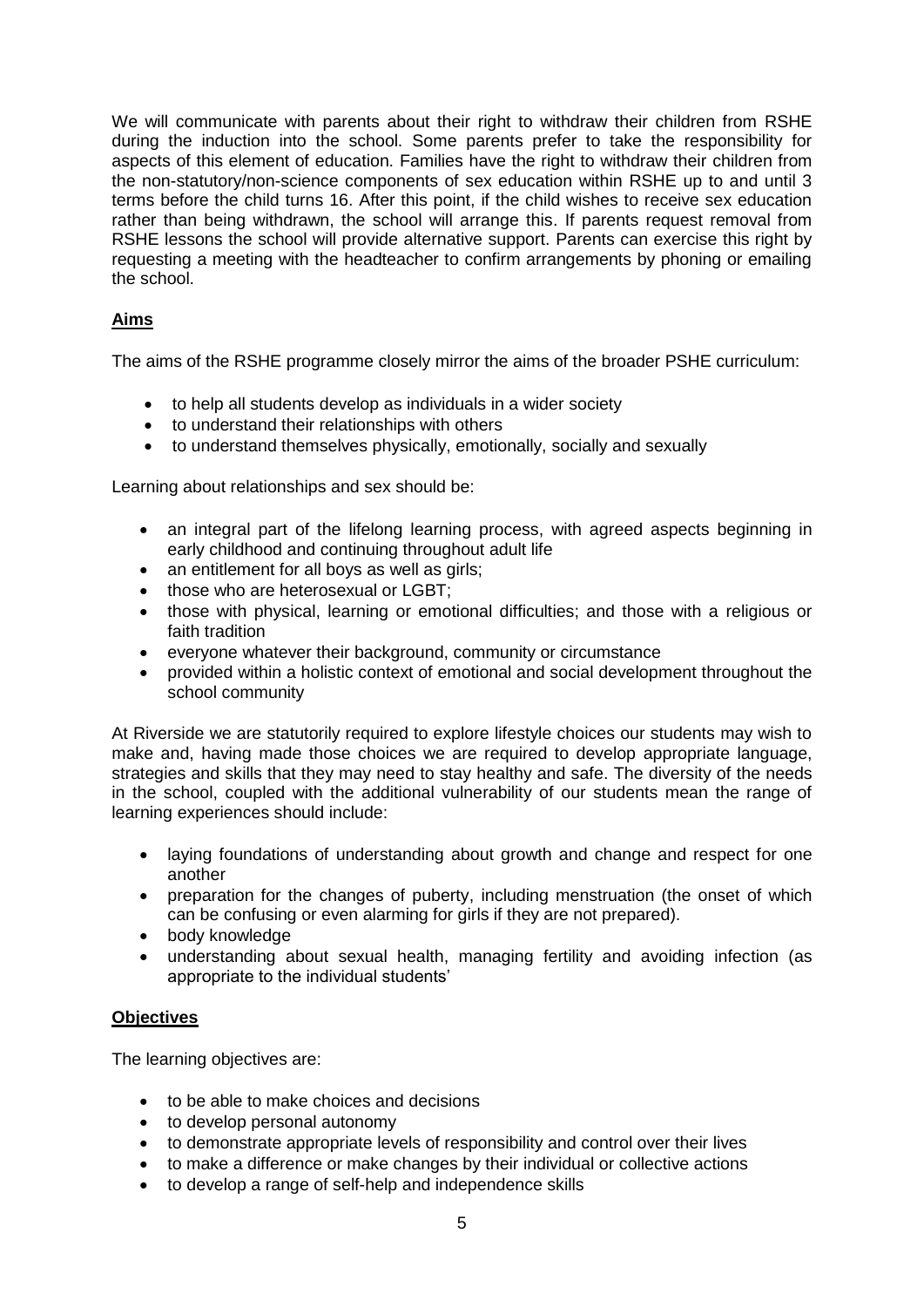The overarching principle of the learning outcomes will be that students will:

- know and understand the nature and consequences of discrimination, teasing, bullying and aggressive behaviours (including cyber bullying)
- be able to interact with peers and adults in a respectful, appropriate and safe way
- understand that they have a right to learn, to be heard and to be kept safe
- understand that they have a responsibility to listen and to respect others at all times

#### **Student engagement**

We will ensure equality of the RSHE policy by being sensitive to the differing needs of students and by ensuring that the opportunity to evolve and adapt over time is built into the process, including listening to students and encouraging their voice.

# **RSHE curriculum**

All students are entitled to a broad, balanced and relevant curriculum that meets their individual learning needs and promotes their spiritual, moral, cultural, mental and physical development.

The teaching of RSHE enhances learning by offering a range of opportunities to improve their knowledge and understanding of different types of relationships, their own emotions and the changes that they will experience as they grow up and become adults.

Using the curriculum mapping for RSHE we will directly involve students by teaching a highquality integrated programme that responds to many of the key issues associated with puberty, adolescence and becoming an adult. However this approach may often require a closer examination of individual and group needs. This might include RSHE being taught to same-gender groups.

# **RSHE programme outline**

Our programme covers:

- the law (see separate section)
- equality in relationships
- sexual consent
- the importance of seeking and gaining mutual consent through positive and active communication, and go beyond teaching how to say 'no'
- students will be taught how to identify behaviour in a relationship which is positive and supportive and that which is exploitative and controlling.
- understanding the impact of a culture that reinforces stereotyped and gendered expectations for both boys and girls, including blaming victims for the abuse they experience and other cultural norms and negative stereotypes that they experience and observe.
- the skills for negotiating consent and managing the feelings associated with their experiences, and how to seek help and support if they need it
- relevant visual cues and role play
- learning that one's body belongs to oneself and that only we can say who has access to it. (i.e., 'public and private'). This is a key element in a school's approach to safeguarding.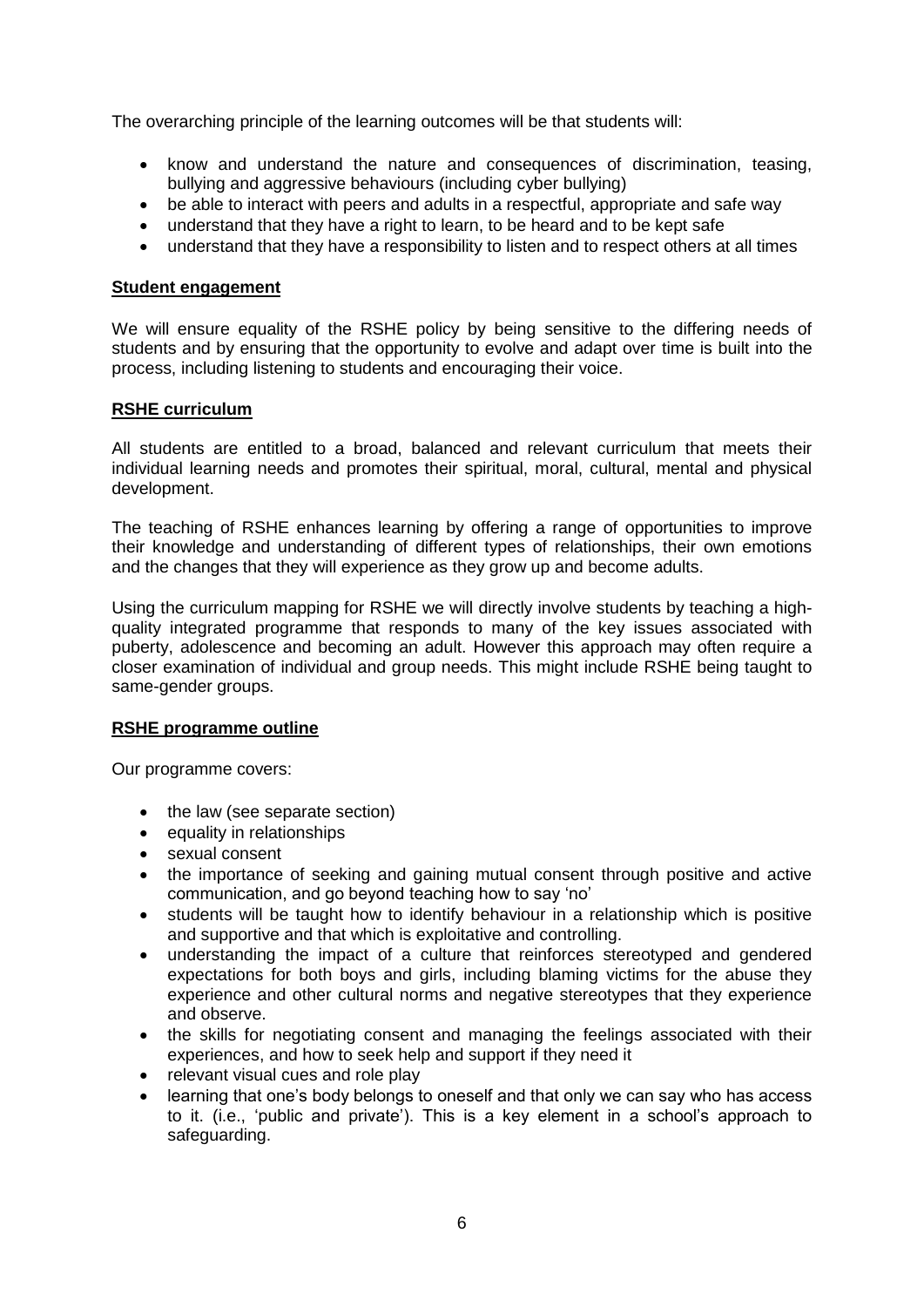- respecting boundaries (public and private) their own and other people's helps children to understand the need to obtain consent and that everyone has the right to offer or withhold their consent for any activity, sexual or otherwise
- learning the correct biological/medical names for the genitalia and reproductive organs. Having the right language to describe the private parts of their body – and knowing how to seek help if they are being abused – are vital for safeguarding
- opportunities for students to discuss and explore sexual orientation choices in a safe environment; LGBT, heterosexual or questioning in terms of those exploring their sexual identity.
- being open and honest about the words for genitalia will support girls at risk of female genital mutilation (FGM).

# **Responsibility for teaching RSHE**

Whilst all school staff have overall responsibility for RSHE, the RSHE curriculum will be taught by class teachers. All of those who deliver RSHE will regularly update their knowledge and expertise incorporating the support of other professionals including the school nuRSHE, local sexual health services, and safeguarding professionals. Additional targeted INSET will regularly be available to all staff.

Following advice and guidance from the school's Team Leaders, the school will buy into any suitable recommended visiting projects that can help each team's students with their Relationships and Sex Education. These may include theatre and role-play projects such as Sex FM. Whenever possible, engagement with the projects are also offered to Woodside High School for joint working.

Any RSHE lesson may consider questions or issues that some students will find sensitive. Before embarking on these lessons ground rules are established which prohibit inappropriate personal information being requested or disclosed by those taking part in the lesson.

When students ask questions, we aim to answer them honestly, within the ground rules established at the start of the sessions. When it is felt that answering a specific question would involve information at a level inappropriate to the development of the rest of the students, the question may be dealt with individually at another time.

For many students at Riverside verbally delivered lessons would not be an appropriate teaching and learning method. These students learn through teachers' skilled use of alternative means of communication such as Makaton, PODD ALDs, Symbols, objects of reference, AAC (Augmented Alternative Communication), gesture and touch.

In terms of keeping safe, these students specifically require a particularly high level of staff vigilance since they may not have the capacity to understand concepts such as keeping safe e.g. CSE and FGM.

Some students are more vulnerable to exploitation, bullying and other issues due to the nature of their SEND. Relationships, Sex and Health Education is a particularly important subject for many of our students.

There is a need to tailor content and teaching to meet the specific needs of students at different developmental stages. As with all teaching, but particularly for this subject we aim to ensure that our teaching is sensitive, age-appropriate, developmentally appropriate and delivered with reference to the law.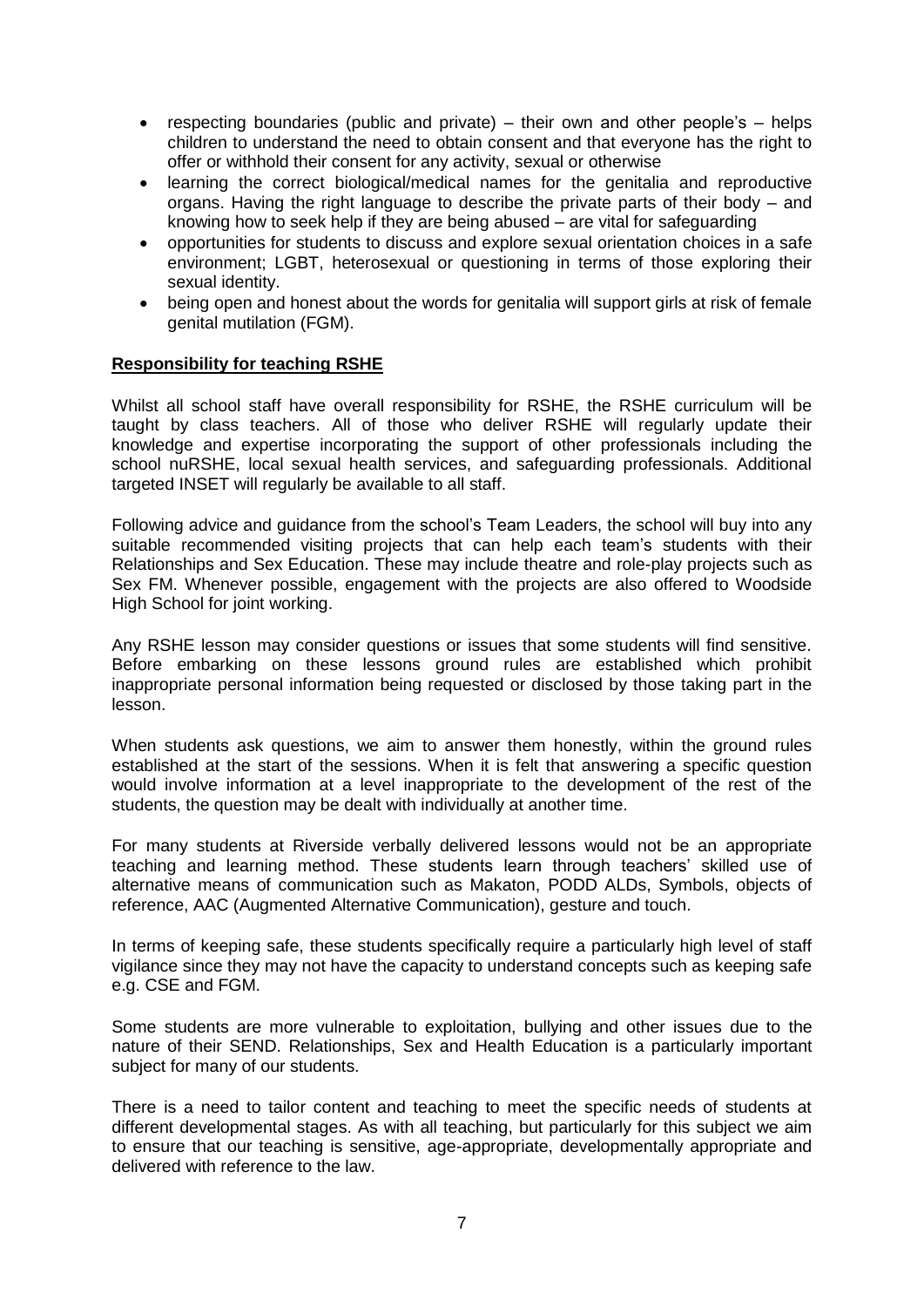#### **Assessment of RSHE**

We will ensure that all of our students have equal access to the RSHE programme by respecting students' unique starting points and providing differentiated learning that takes into consideration different abilities, developmental stages, levels of maturity and personal circumstances.

Students' development and progress in RSHE is measured and recorded by class teachers as part of our internal assessment systems. We will assess students' learning through revisiting baseline data and through teacher observation noting changes of peer interaction, behaviour, awareness and attitudes.

#### **Monitoring and evaluation of RSHE**

- Planning scrutiny
- Learning walks
- Drop-in sessions for staff to share information/ask questions
- Moderation of student progress

It is the responsibility of the Team Leaders to oveRSHEe and organise the monitoring and evaluation of RSHE in their team, in the context of the overall school plans for monitoring the quality of teaching and learning.

Governors are responsible for reviewing the revision of the Relationships, Sex and Health Education Policy on a biennial basis.

# **Training**

 Staff will be trained on the delivery of RSHE though collaborative planning and teaching within their Teams, with support from their Team Leader and RSHE curriculum lead teacher. The headteacher will also invite visitors from outside the school such as school nurses or sexual health professionals to provide support and training where necessary.

#### **Cross-curricular links**

The programme is committed to relevant learning across the curriculum including links with Citizenship or Religious Education on matters such as abortion and same-sex relationships.

There are direct links with the ICT/Computing curriculum raising awareness of the personal risks associated with the use of technology, including emotional and physical wellbeing, safety and protecting a personal reputation as well as exploring the law as it pertains to downloading of images and information and exploring safe ways of sharing personal information, social networking, online dating and sharing images, *(see e-Safety Policy).*

# **Safeguarding**

If we have any reason to believe a student is at risk, in response to information arising from RSHE lessons, we are required by law to refer the matter to the school's DSLs, (Designated Safeguarding Leads), who will take over the management of the process.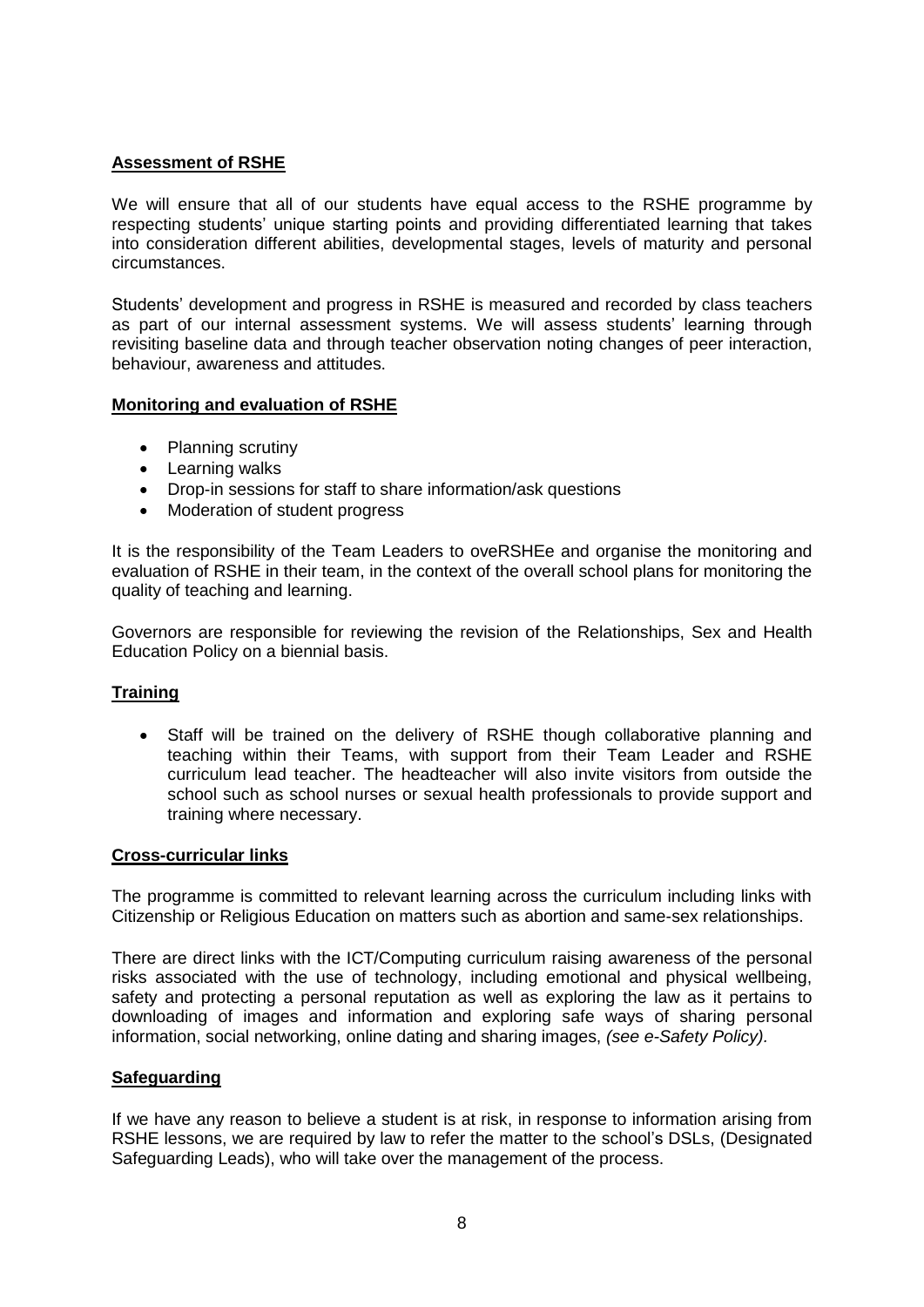# **Confidentiality / controversial and sensitive issues**

The school cannot offer unconditional confidentiality. In any case where safeguarding procedures are followed, the school will ensure that the young person understands, that if confidentiality has to be broken, they will be informed first. Health professionals in school are bound by their codes of conduct in a one-to-one situation with an individual student.

# **The Law**

It is important to know what the law says about sex, relationships and young people, as well as broader safeguarding issues. This includes a range of important facts and the rules regarding sharing personal information, pictures, videos and other material using technology. This will help young people to know what is right and wrong in law, but it can also provide a good foundation of knowledge for deeper discussion about all types of relationships.

There are also many different legal provisions whose purpose is to protect young people and which ensure young people take responsibility for their actions. Students should be made aware of the relevant legal provisions when relevant topics are being taught, including for example:

- marriage
- consent, including the age of consent
- violence against women and girls
- online behaviours including image and information sharing (including 'sexting', youth produced sexual imagery, nudes, etc.)
- pornography
- abortion
- sexuality
- gender identity
- substance misuse
- violence and exploitation by gangs
- extremism/radicalisation
- criminal exploitation (for example, through gang involvement or 'county lines' drugs operations)
- hate crime
- female genital mutilation (FGM)

*Revision of policy and oversight of the delivery of the RSHE programme by Kelly Whiting, deputy headteacher,*

\_\_\_\_\_\_\_\_\_\_\_\_\_\_\_\_\_\_\_\_\_\_\_\_\_\_\_\_\_\_\_\_\_\_\_\_\_\_\_\_\_\_\_\_\_\_\_\_\_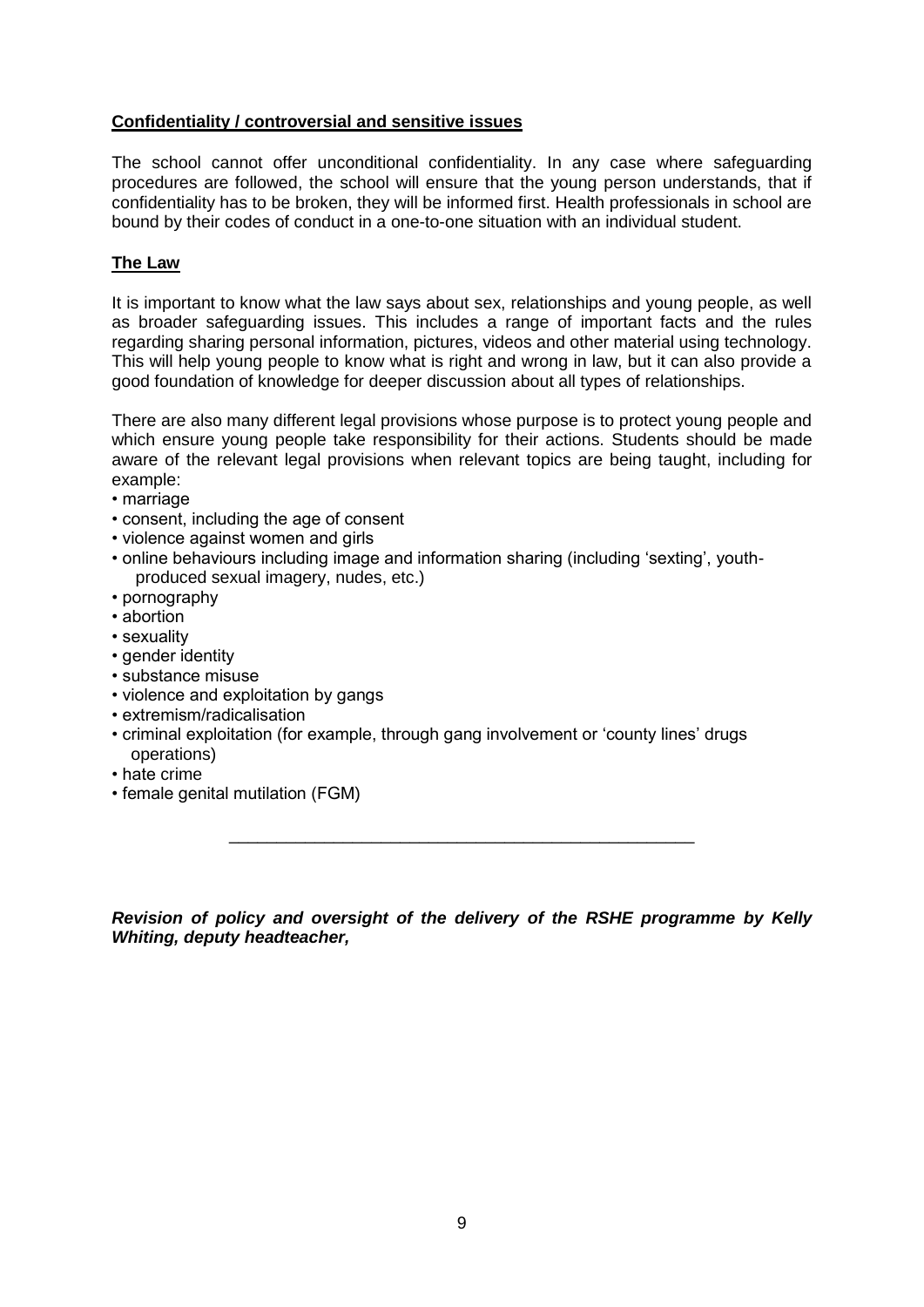# **APPENDIX 1**

**What students should know by the end of primary and secondary school (DfE)** *'Relationships Education, Relationships and Sex Education and Health Education'* **September 2020).**

#### **By the end of primary school:**

#### *Families and people who care for me. Pupils should know*

• that families are important for children growing up because they can give love, security, and stability.

• the characteristics of healthy family life, commitment to each other, including in times of difficulty, protection and care for children and other family members, the importance of spending time together and sharing each other's lives.

• that others' families, either in school or in the wider world, sometimes look different from their family, but that they should respect those differences and know that other children's families are also characterised by love and care.

• that stable, caring relationships, which may be of different types, are at the heart of happy families, and are important for children's security as they grow up.

• that marriage represents a formal and legally recognised commitment of two people to each other which is intended to be lifelong.

• how to recognise if family relationships are making them feel unhappy or unsafe, and how to seek help or advice from others if needed.

#### *Caring friendships. Pupils should know*

• how important friendships are in making us feel happy and secure, and how people choose and make friends.

• the characteristics of friendships, including mutual respect, truthfulness, trustworthiness, loyalty, kindness, generosity, trust, sharing interests and experiences and support with problems and difficulties.

• that healthy friendships are positive and welcoming towards others, and do not make others feel lonely or excluded.

• that most friendships have ups and downs, and that these can often be worked through so that the friendship is repaired or even strengthened, and that resorting to violence is never right.

• how to recognise who to trust and who not to trust, how to judge when a friendship is making them feel unhappy or uncomfortable, managing conflict, how to manage these situations and how to seek help or advice from others, if needed.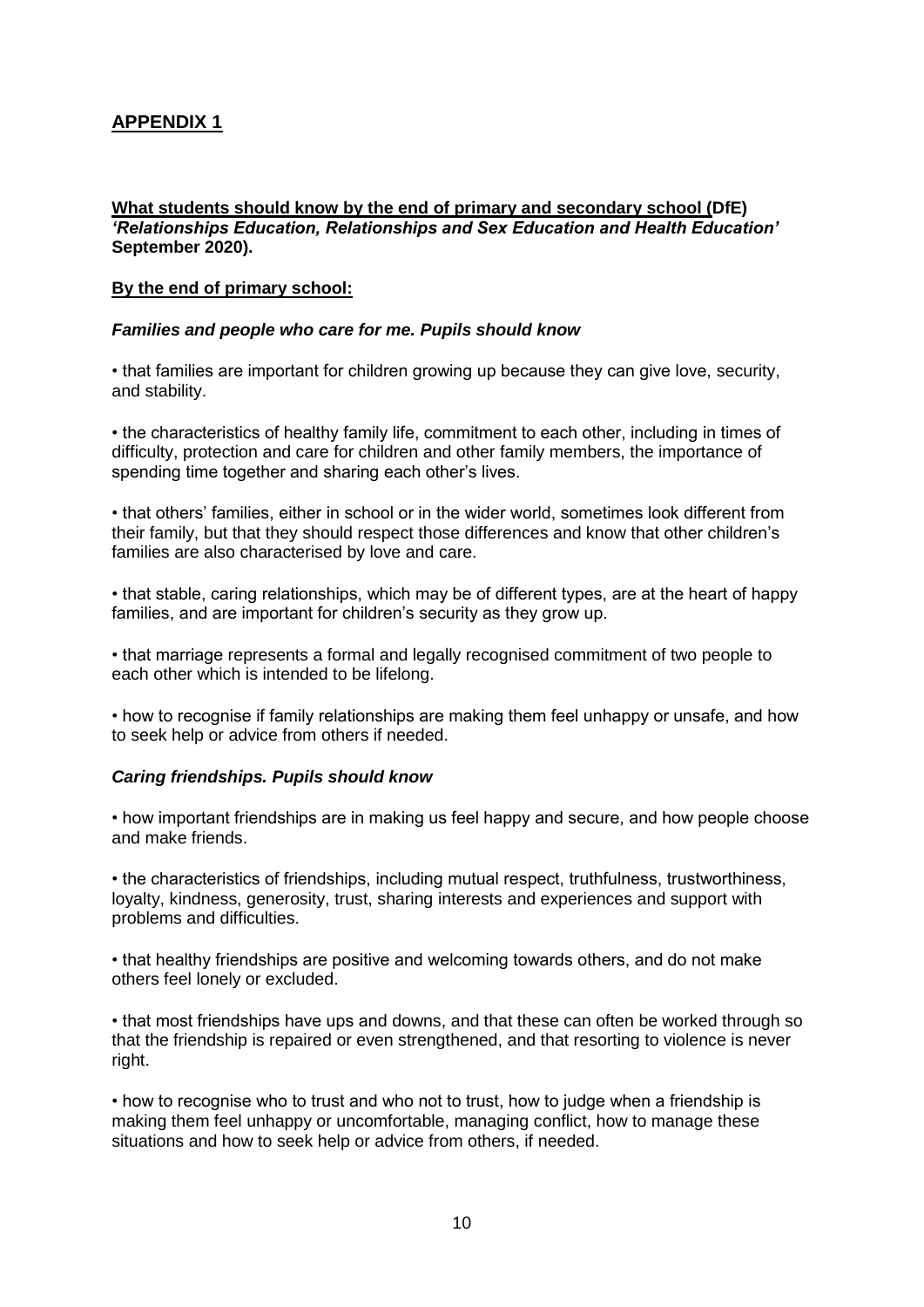# *Respectful relationships. Pupils should know*

• the importance of respecting others, even when they are very different from them (for example, physically, in character, personality or backgrounds), or make different choices or have different preferences or beliefs.

• practical steps they can take in a range of different contexts to improve or support respectful relationships.

- the conventions of courtesy and manners.
- the importance of self- -respect and how this links to their own happiness.

• that in school and in wider society they can expect to be treated with respect by others, and that in turn they should show due respect to others, including those in positions of authority.

- about different types of bullying (including cyberbullying), the impact of bullying, responsibilities of bystanders (primarily reporting bullying to an adult) and how to get help.
	- what a stereotype is, and how stereotypes can be unfair, negative, or destructive.

• the importance of permission-seeking and giving in relationships with friends, peers, and adults.

#### *Online relationships. Pupils should know*

• that people sometimes behave differently online, including by pretending to be someone they are not.

• that the same principles apply to online relationships as to face-to-face relationships, including the importance of respect for others online including when we are anonymous.

• the rules and principles for keeping safe online, how to recognise risks, harmful content, and contact, and how to report them.

• how to critically consider their online friendships and sources of information including awareness of the risks associated with people they have never met.

• how information and data is shared and used online.

#### *Being safe. Pupils should know*

• what sorts of boundaries are appropriate in friendships with peers and others (including in a digital context).

• about the concept of privacy and the implications of it for both children and adults; including that it is not always right to keep secrets if they relate to being safe.

• that each person's body belongs to them, and the differences between appropriate and inappropriate or unsafe physical, and other, contact.

• how to respond safely and appropriately to adults they may encounter (in all contexts, including online) whom they do not know.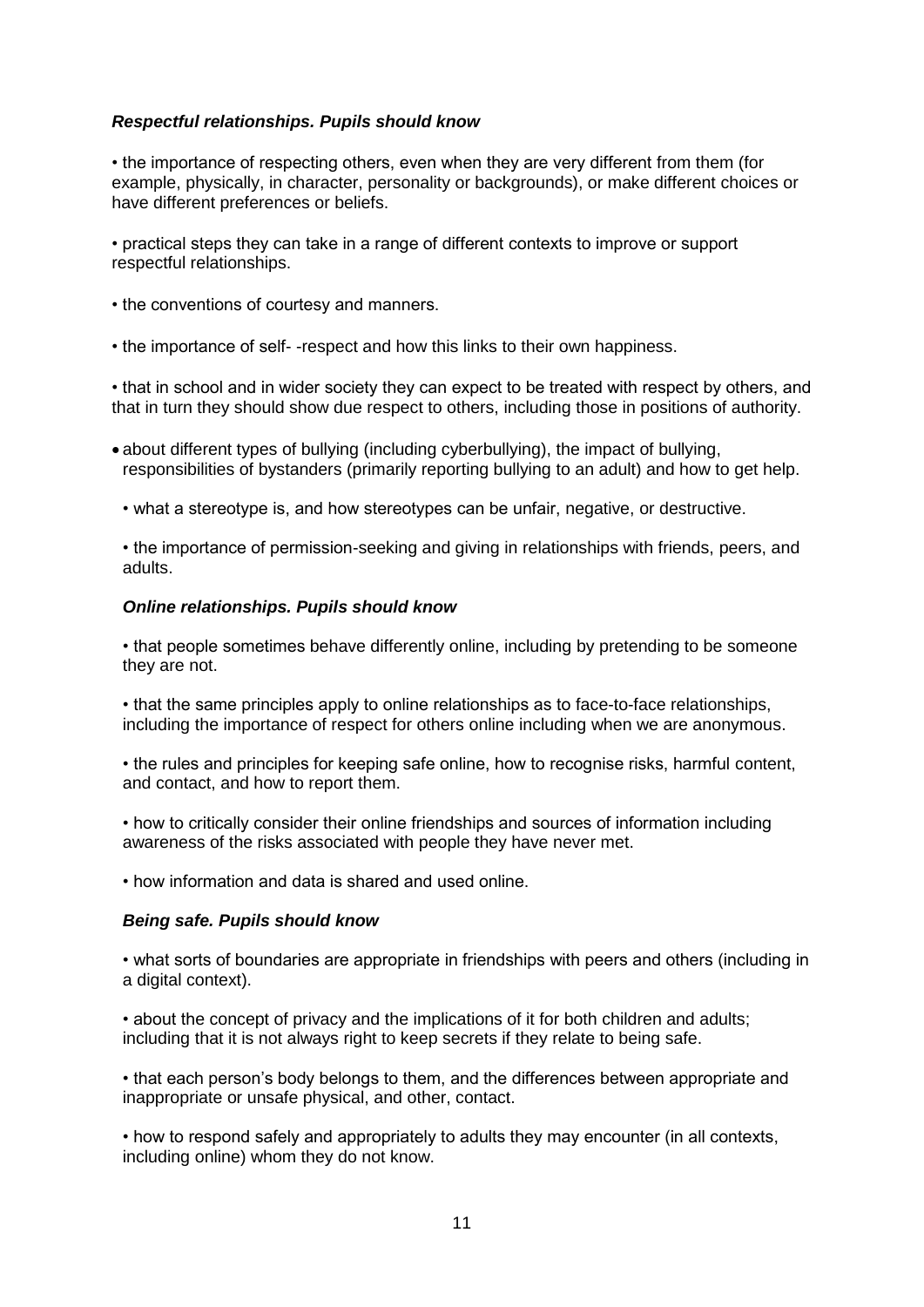• how to recognise and report feelings of being unsafe or feeling bad about any adult. • how to ask for advice or help for themselves or others, and to keep trying until they are heard,

• how to report concerns or abuse, and the vocabulary and confidence needed to do so. • where to get advice e.g., family, school and/or other sources.

# **By the end of secondary school:**

# *Families. Pupils should know*

• that there are different types of committed, stable relationships.

• how these relationships might contribute to human happiness and their importance for bringing up children.

• what marriage is, including their legal status e.g. that marriage carries legal rights and protections not available to couples who are cohabiting or who have married, for example, in an unregistered religious ceremony.

• why marriage is an important relationship choice for many couples and why it must be freely entered.

• the characteristics and legal status of other types of long-term relationships.

• the roles and responsibilities of parents with respect to raising of children, including the characteristics of successful parenting.

• how to: determine whether other children, adults or sources of information are trustworthy: judge when a family, friend, intimate or other relationship is unsafe (and to recognise this in others' relationships); and, how to seek help or advice, including reporting concerns about others, if needed. Respectful relationships, including friendships

# *Respectful relationships, including friendships. Pupils should know*

• the characteristics of positive and healthy friendships (in all contexts, including online) including: trust, respect, honesty, kindness, generosity, boundaries, privacy, consent and the management of conflict, reconciliation and ending relationships. This includes different (nonsexual) types of relationship.

• practical steps they can take in a range of different contexts to improve or support respectful relationships.

• how stereotypes, in particular stereotypes based on sex, gender, race, religion, sexual orientation or disability, can cause damage (e.g., how they might normalise non-consensual behaviour or encourage prejudice).

• that in school and in wider society they can expect to be treated with respect by others, and that in turn they should show due respect to others, including people in positions of authority and due tolerance of other people's beliefs.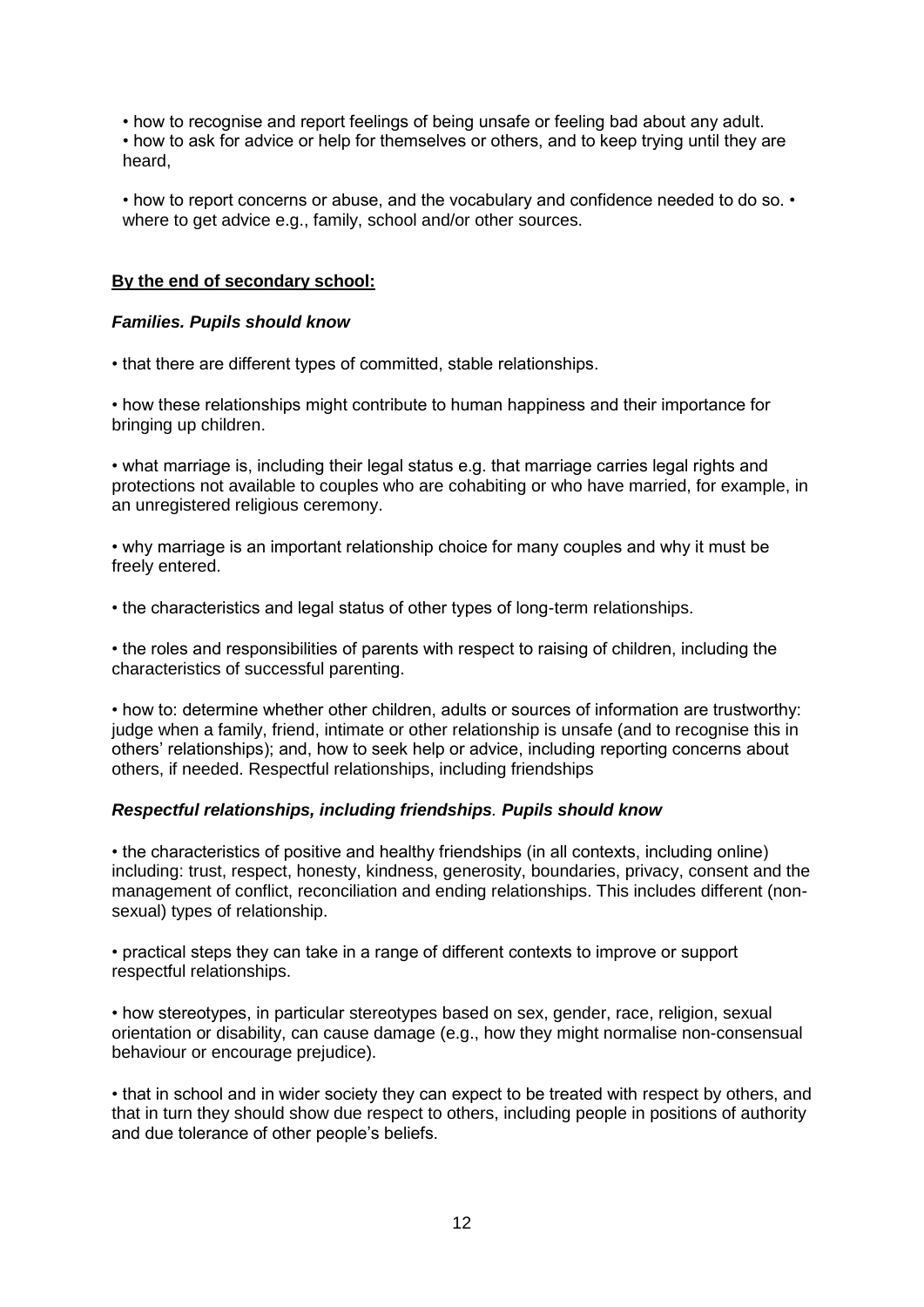• about different types of bullying (including cyberbullying), the impact of bullying, responsibilities of bystanders to report bullying and how and where to get help.

• that some types of behaviour within relationships are criminal, including violent behaviour and coercive control.

• what constitutes sexual harassment and sexual violence and why these are always unacceptable.

• the legal rights and responsibilities regarding equality (particularly with reference to the protected characteristics as defined in the Equality Act 2010) and that everyone is unique and equal.

#### *Online and media. Pupils should know*

• their rights, responsibilities, and opportunities online, including that the same expectations of behaviour apply in all contexts, including online.

• about online risks, including that any material someone provides to another has the potential to be shared online and the difficulty of removing potentially compromising material placed online.

• not to provide material to others that they would not want shared and used online.

#### *Being safe. Pupils should know*

• the concepts of, and laws relating to, sexual consent, sexual exploitation, abuse, grooming, coercion, harassment, rape, domestic abuse, forced marriage, honour-based violence and FGM, and how these can affect current and future relationships.

• how people can actively communicate and recognise consent from others, including sexual consent, and how and when consent can be withdrawn (in all contexts, including online). Intimate and sexual relationships, including sexual health Pupils should know

• how to recognise the characteristics and positive aspects of healthy one-to-one intimate relationships, which include mutual respect, consent, loyalty, trust, shared interests and outlook, sex and friendship.

• that all aspects of health can be affected by choices they make in sex and relationships, positively or negatively, e.g., physical, emotional, mental, sexual and reproductive health and wellbeing. • the facts about reproductive health, including fertility and the potential impact of lifestyle on fertility for men and women.

• that there are a range of strategies for identifying and managing sexual pressure, including understanding peer pressure, resisting pressure, and not pressurising others.

• that they have a choice to delay sex or to enjoy intimacy without sex.

• the facts about the full range of contraceptive choices, efficacy, and options available.

• the facts around pregnancy including miscarriage.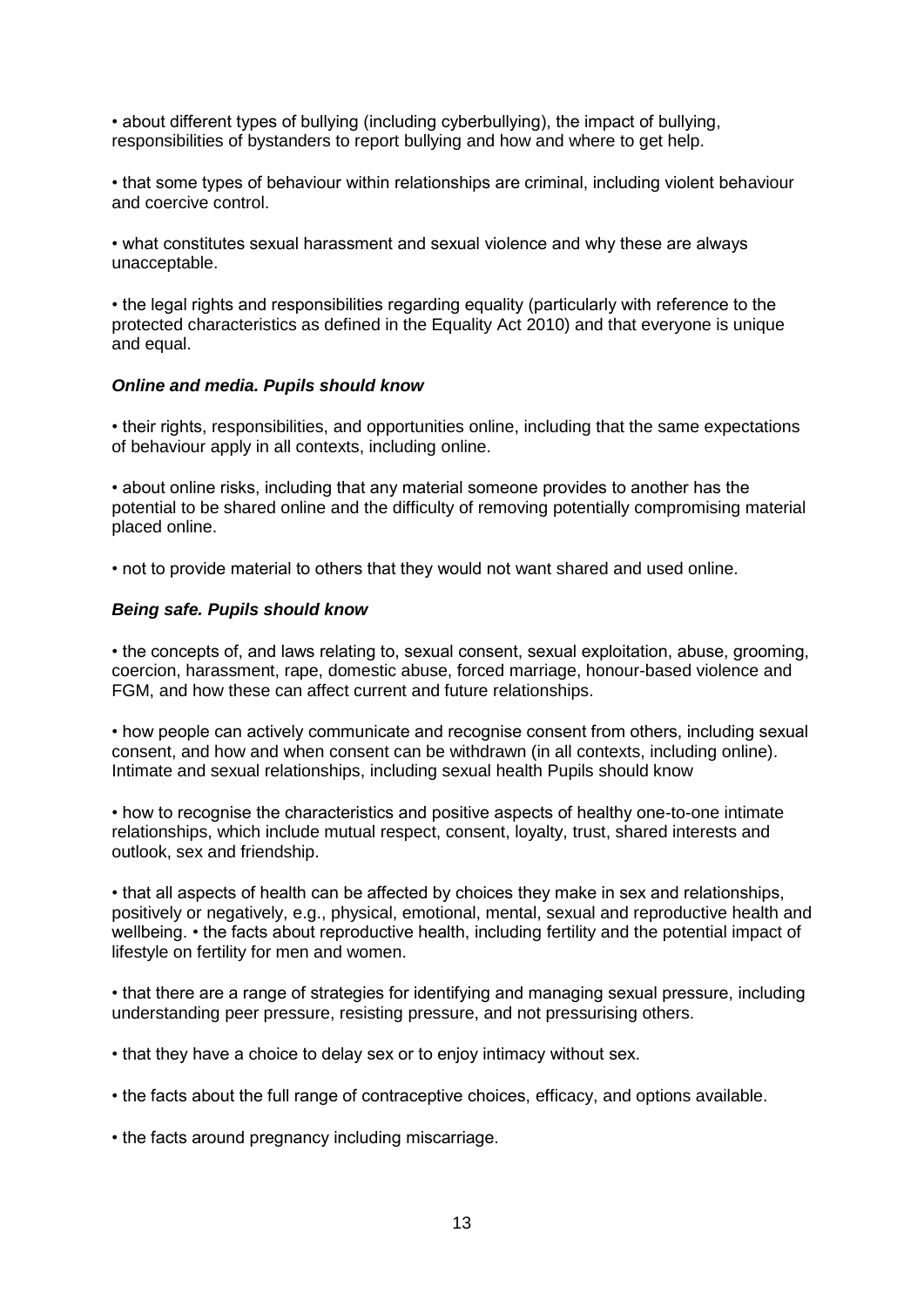• that there are choices in relation to pregnancy (with medically and legally accurate, impartial information on all options, including keeping the baby, adoption, abortion and where to get further help).

• how the different sexually transmitted infections (STIs), including HIV/AIDs, are transmitted, how risk can be reduced through safer sex (including through condom use) and the importance of and facts about testing.

• about the prevalence of some STIs, the impact they can have on those who contract them and key facts about treatment.

• how the use of alcohol and drugs can lead to risky sexual behaviour.

• how to get further advice, including how and where to access confidential sexual and reproductive health advice and treatment.

**\_\_\_\_\_\_\_\_\_\_\_\_\_\_\_\_\_\_\_\_\_\_\_\_\_\_\_\_\_\_\_\_\_\_\_\_\_\_\_\_\_\_\_\_\_\_\_\_\_**

14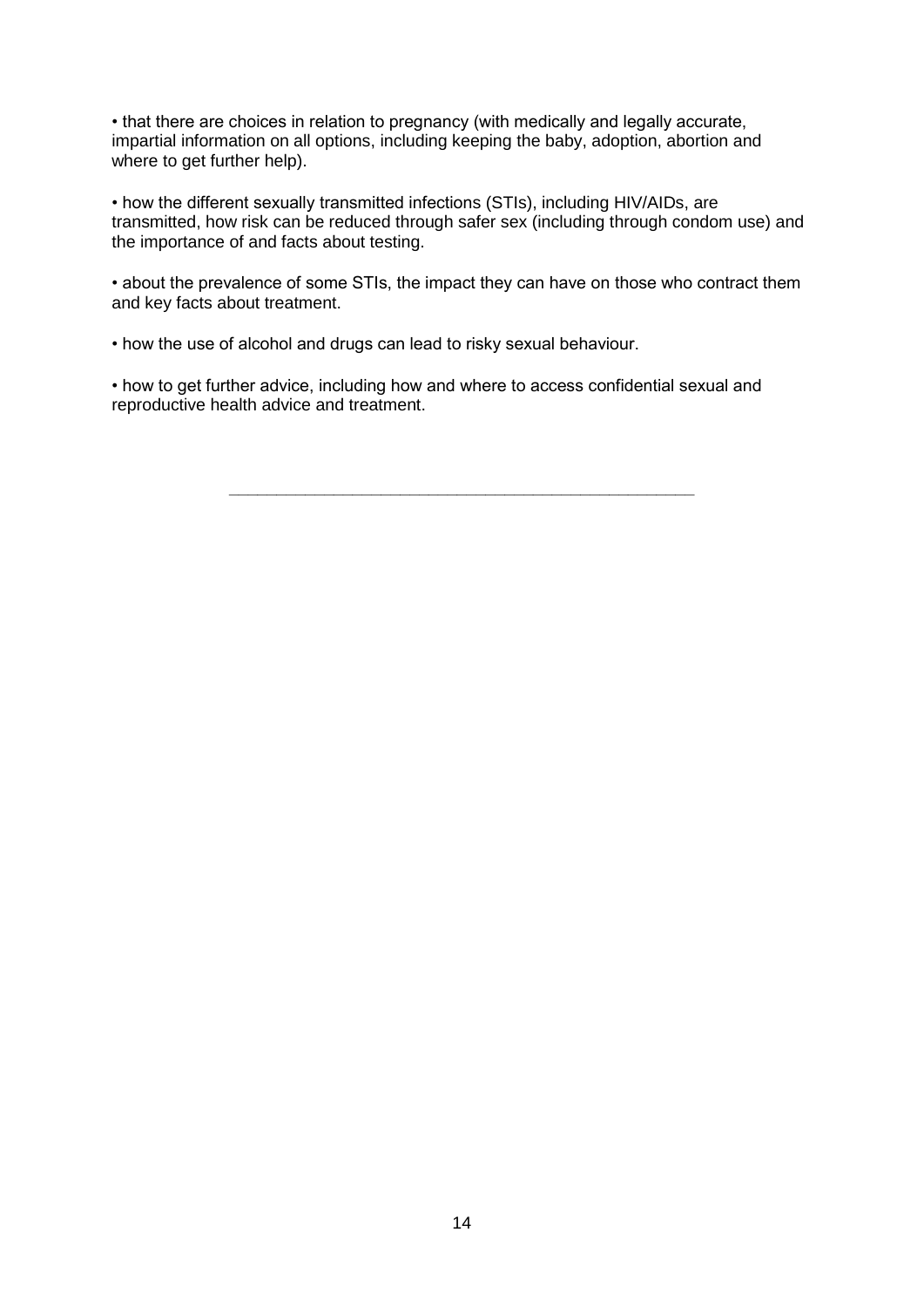# **APPENDIX 2**

| RSHE Action Plan summer 2021 - Summer 2022              |                                                                                                                                                  |              |     |            |
|---------------------------------------------------------|--------------------------------------------------------------------------------------------------------------------------------------------------|--------------|-----|------------|
|                                                         | <b>Summer 1</b>                                                                                                                                  | Who          | £   | <b>RAG</b> |
| <b>Curriculum</b><br><b>Teaching</b><br>and<br>Learning | Audit & review SOLAR PSHE Psteps                                                                                                                 | KW&<br>leads | 0.0 |            |
|                                                         | Audit & review SOW per team                                                                                                                      | KW&<br>leads | 0.0 |            |
|                                                         | Audit & review Mapping per team                                                                                                                  | KW&<br>leads | 0.0 |            |
|                                                         | Audit & review Riverside Policy                                                                                                                  | KW&<br>leads | 0.0 |            |
|                                                         | Shortlist and select curriculum resource to implement                                                                                            | KW&<br>leads | 0.0 |            |
| <b>Resources</b>                                        | Review & categorise resource bank                                                                                                                | KW&<br>leads | 0.0 |            |
|                                                         | Research resources<br>https://www.pshe-association.org.uk/curriculum-and-<br>resources/resources/disrespect-nobody-teaching-resources-preventing | KW&<br>leads | 0.0 |            |
| <b>CPD</b>                                              | Create CPD plan for delivery in Autumn 1                                                                                                         | KW&<br>leads | 0.0 |            |
| <b>Parents</b>                                          | Create and deliver parent survey                                                                                                                 | <b>KW</b>    | 0.0 |            |
|                                                         | Consult with parents on the policy                                                                                                               | <b>KW</b>    | 0.0 |            |
|                                                         | Carryout self-assessment; http://RSHEsolution.org.uk/index.php                                                                                   | KW           | 0.0 |            |
| <b>Self-review</b>                                      | Create and carryout teacher needs self-assessment                                                                                                | KW&<br>leads | 0.0 |            |
| <b>Summer 2</b>                                         |                                                                                                                                                  | Who          | £   | <b>RAG</b> |
| <b>Curriculu</b><br>m                                   | Purchase and implement curriculum resource across<br>docs and planning                                                                           | KW& leads    | 500 |            |
| <b>Teaching</b><br>and                                  | Create whole school themes mapping                                                                                                               | KW&<br>leads | 0.0 |            |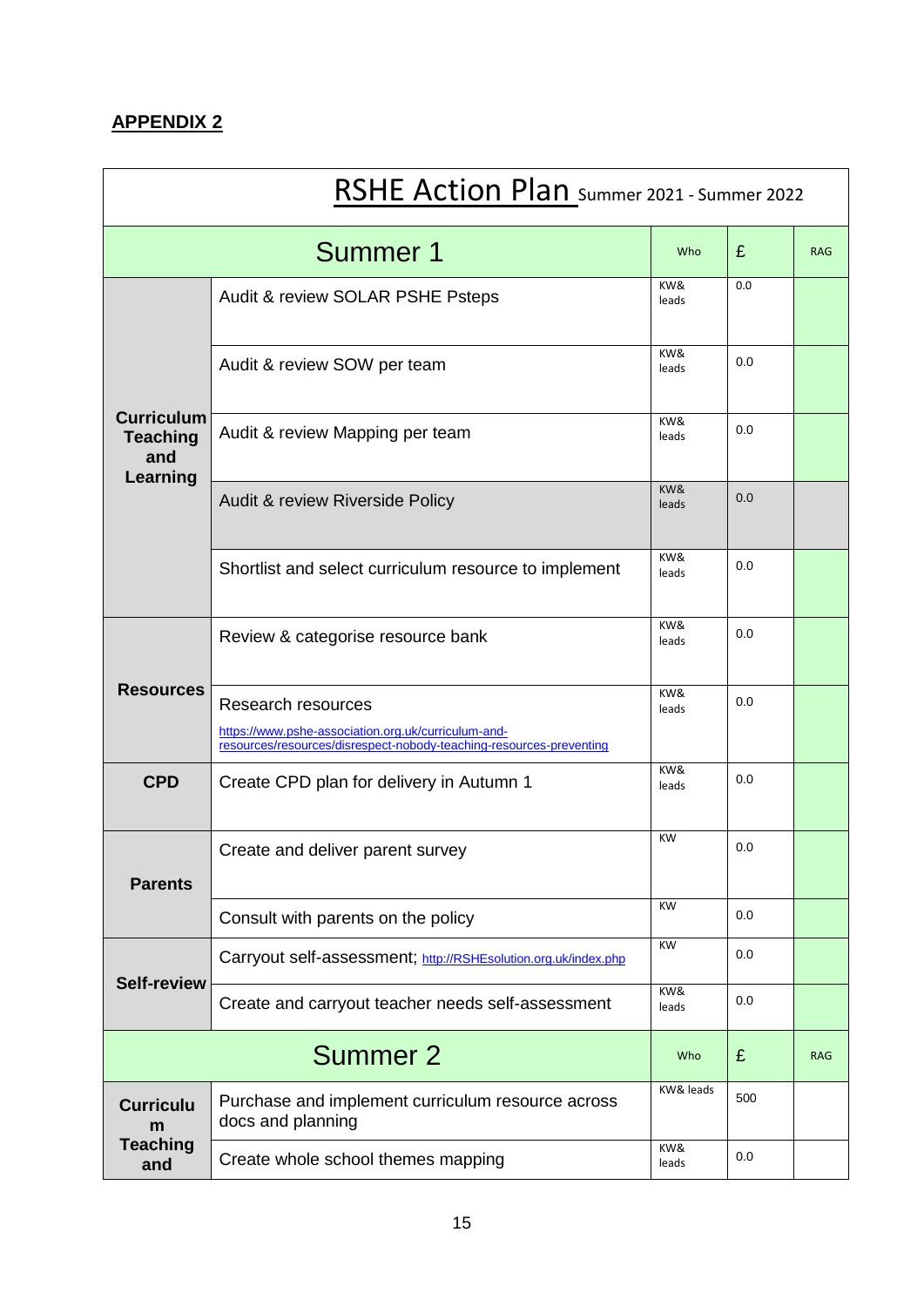| Learning                                        | Create SOW template                                                                                 | <b>KW</b>    | 0.0 |            |
|-------------------------------------------------|-----------------------------------------------------------------------------------------------------|--------------|-----|------------|
|                                                 | Create formative assessment template                                                                | <b>KW</b>    | 0.0 |            |
|                                                 | Create recording template                                                                           | <b>KW</b>    | 0.0 |            |
|                                                 | Update SOLAR PSHE PSteps ready for September                                                        | KW&<br>leads | 0.0 |            |
|                                                 | Update SOW per team                                                                                 | Lead&TL      | 0.0 |            |
|                                                 | Update mapping per team                                                                             | Lead&TL      | 0.0 |            |
|                                                 | Update policy                                                                                       | <b>KW</b>    | 0.0 |            |
| <b>Resources</b>                                | Continue building resource banks per team                                                           | KW&<br>leads | 0.0 |            |
| <b>CPD</b>                                      | 1 x workshop for teachers on the updated RSHE policy,<br>survey results and plans for upcoming year | KW&<br>leads | 0.0 |            |
| <b>Parents</b>                                  | Host 2 x virtual forums                                                                             | KW&<br>leads | 0.0 |            |
| <b>Self-review</b>                              | Attend local network with Nadine and Dawn and Sukina<br>(The Grove, The Vale, The Brook)            | <b>KW</b>    | 0.0 |            |
|                                                 | <b>Autumn 1</b>                                                                                     | Who          | £   | <b>RAG</b> |
|                                                 | Begin teaching to new RSHE mapping and SOWs                                                         | All CT       | 0.0 |            |
| <b>Curriculu</b><br>m<br><b>Teaching</b><br>and | Offer Friendly Peer lesson observations                                                             | All CT       | 0.0 |            |
| Learning                                        | LT to Ensure that RSHE is written into the SIP and offer                                            | KW <         | 0.0 |            |
| <b>Resources</b>                                | Continue building resource banks per team further<br>categorised by Team                            | KW&<br>leads | 0.0 |            |